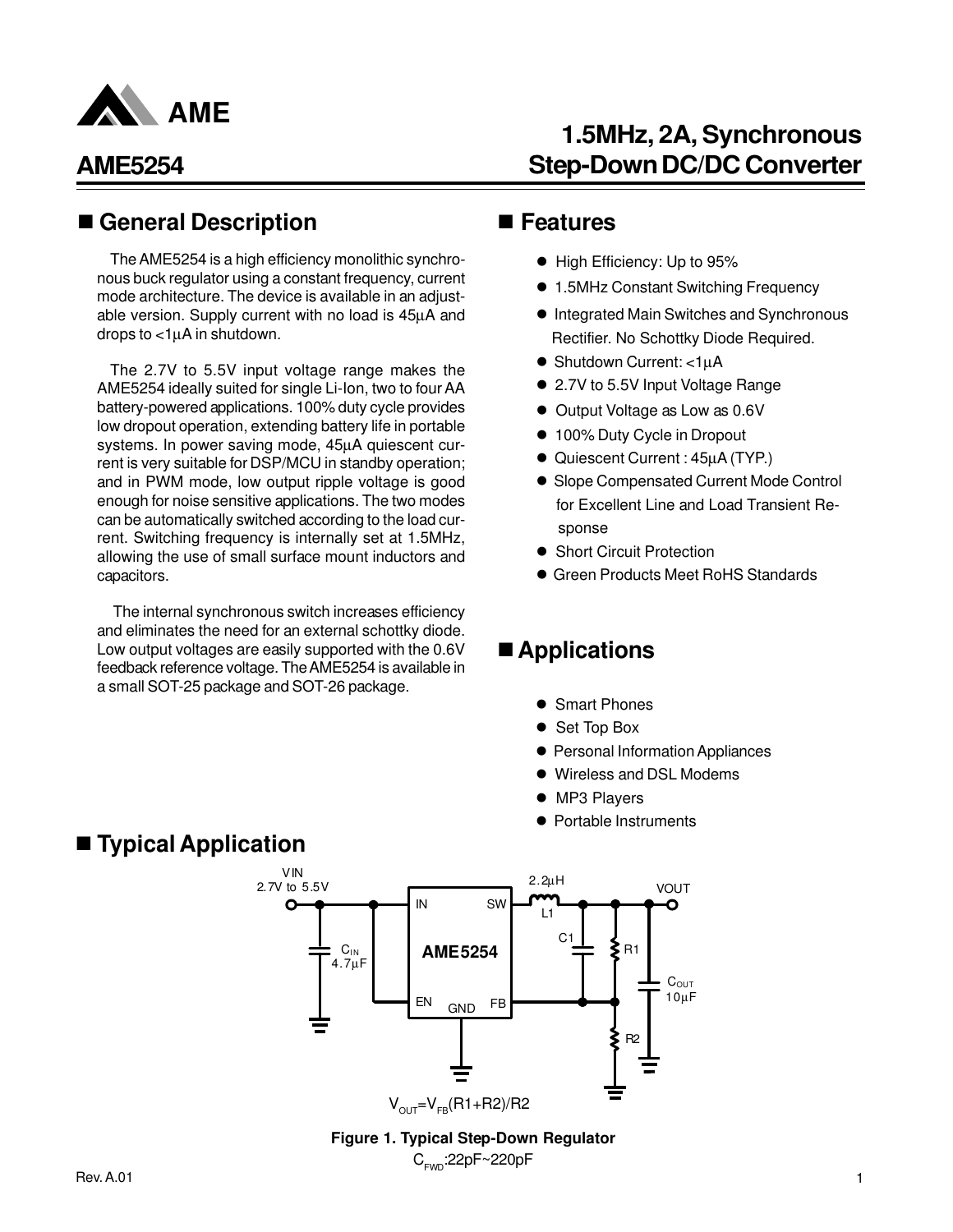

# **1.5MHz, 2A, Synchronous Step-Down DC/DC Converter**

## n **Function Block Diagram**



**Figure 2. Founction Block Diagram**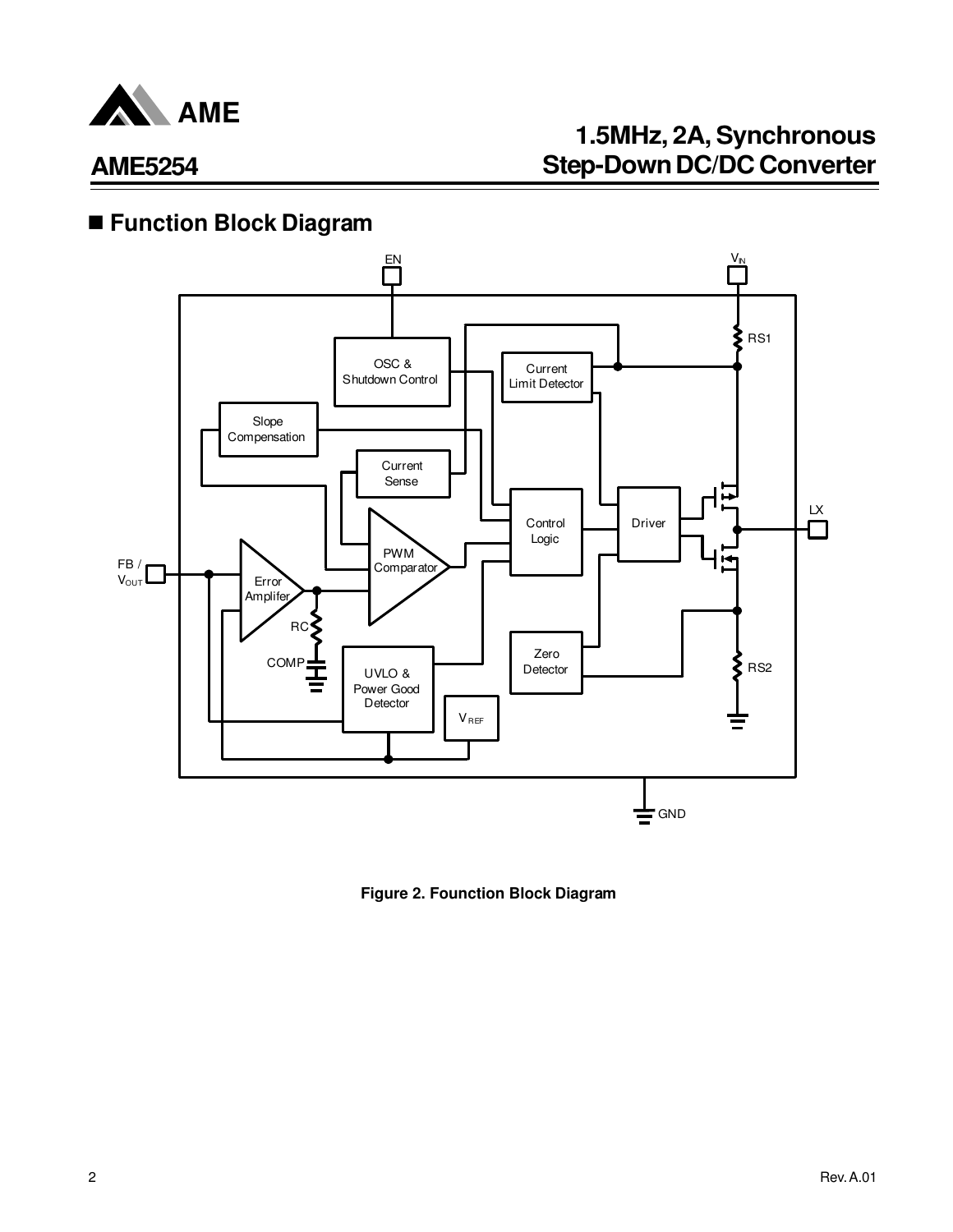

# **1.5MHz, 2A, Synchronous Step-Down DC/DC Converter**

## ■ Pin Configuration



### ■ Pin Description

|               | Pin No.        | <b>Pin</b>  | <b>Pin Description</b>                                                                                                                                                                                                 |
|---------------|----------------|-------------|------------------------------------------------------------------------------------------------------------------------------------------------------------------------------------------------------------------------|
| <b>SOT-25</b> | <b>SOT-26</b>  | <b>Name</b> |                                                                                                                                                                                                                        |
|               | 1              | <b>EN</b>   | Regulator Enable control input.<br>Drive LX above 1.25V to turn on the part. Drive LX below 0.55V to<br>turn it off. In shutdown, all functions are disabled drawing <1µA<br>supply current. Do not leave LX floating. |
| 2             | $\overline{2}$ | <b>GND</b>  | Ground connection pin.                                                                                                                                                                                                 |
| 3             | 3              | LX.         | Power Switch Output.<br>It is the Switch node connection to Inductor. This pin connects to the<br>drains of the internal P-CH and N-CH MOSFET switches.                                                                |
| 4             | 4              | IN          | Supply Input Pin.<br>Must be closely decoupled to GND, Pin 2, with a 2.2µF or greater<br>ceramic capacitor.                                                                                                            |
| <b>NA</b>     | 5              | <b>NC</b>   | No connect.                                                                                                                                                                                                            |
| 5             | 6              | <b>FB</b>   | Feedback Input Pin.<br>Connect FB to the center point of the external resistor divider.<br>The feedback threshold voltage is 0.6V.                                                                                     |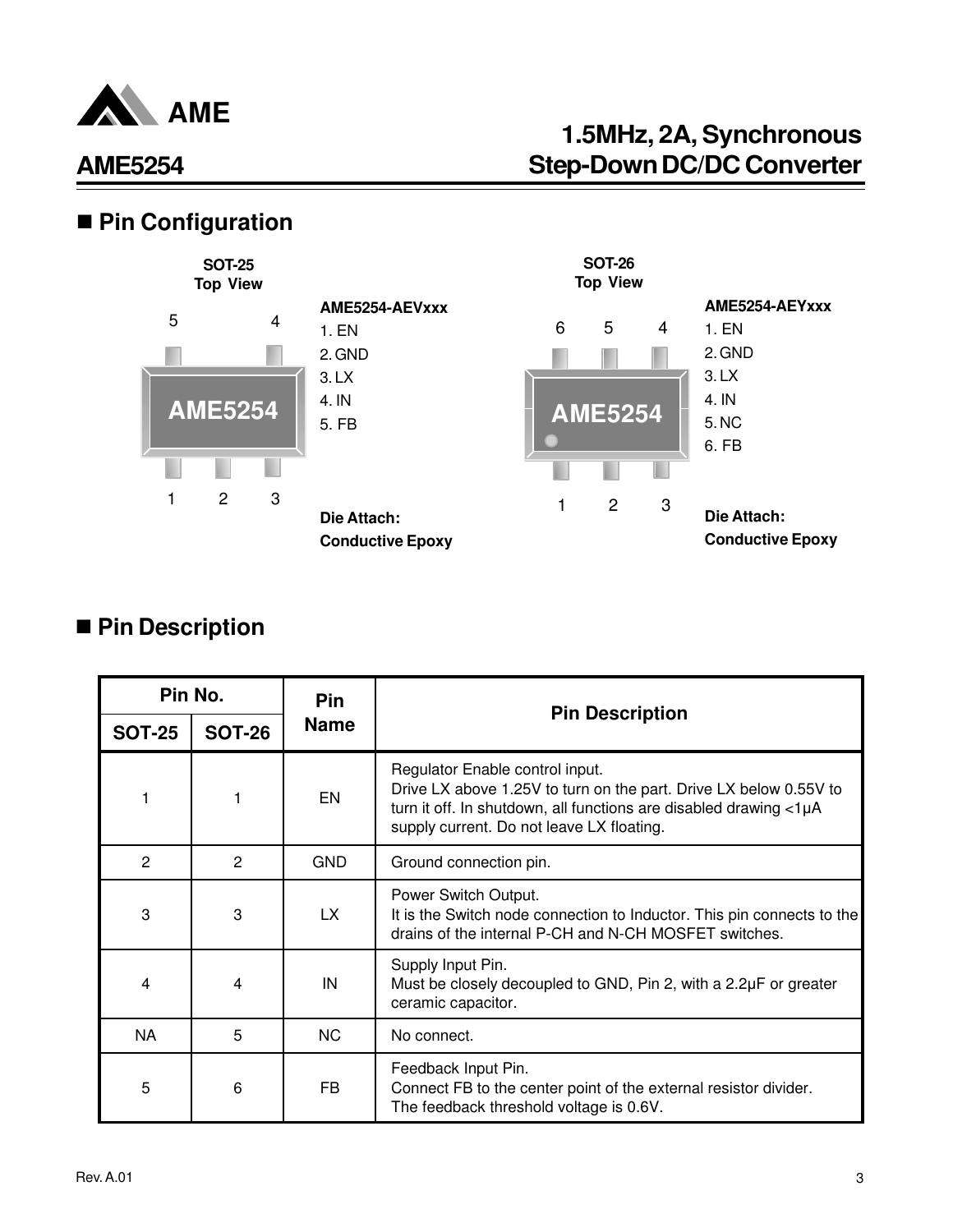

# **1.5MHz, 2A, Synchronous Step-Down DC/DC Converter**

# **n** Ordering Information



| <b>Pin Configuration</b>                                               | <b>Package Type</b> | <b>Number of Pins</b> | <b>Output Voltage</b> |
|------------------------------------------------------------------------|---------------------|-----------------------|-----------------------|
| 1. EN<br>A<br>2. GND<br>$(SOT-25)$<br>3. LX<br>4. IN<br>5. FB          | E: SOT-2X           | V: 5<br>Y: 6          | ADJ: Adjustable       |
| 1. EN<br>A<br>2. GND<br>$(SOT-26)$<br>3. LX<br>4. IN<br>5. NC<br>6. FB |                     |                       |                       |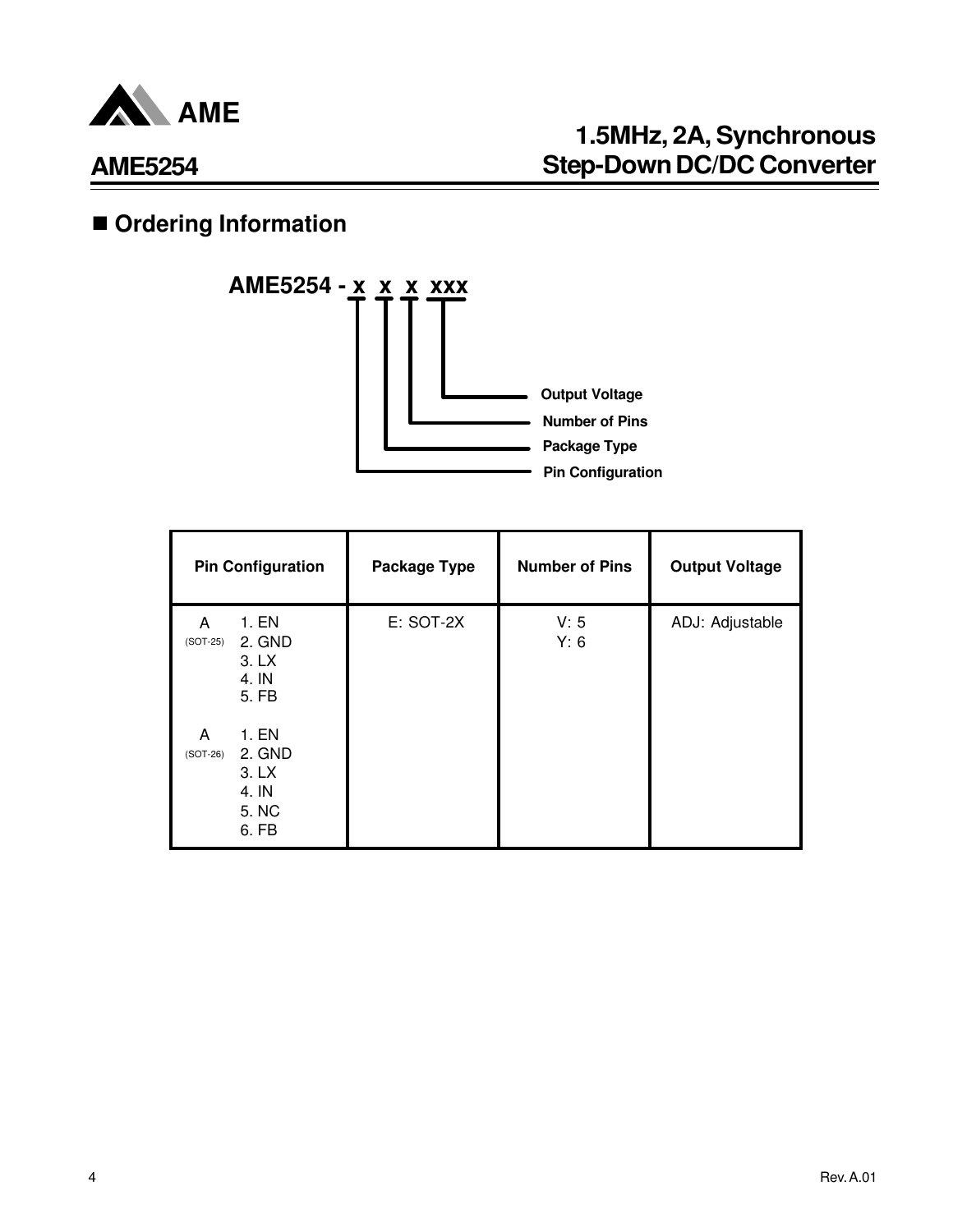

# **1.5MHz, 2A, Synchronous Step-Down DC/DC Converter**

# n **Absolute Maximum Ratings**

| <b>Parameter</b>              | <b>Symbol</b>              | <b>Maximum</b>   | Unit |
|-------------------------------|----------------------------|------------------|------|
| Input Supply Voltage          | $\mathsf{V}_{\mathsf{IN}}$ | $-0.3$ to 6      |      |
| EN, $V_{\text{OUT}}$ Voltages | $V_{EN}$ , $V_{OUT}$       | -0.3 to $V_{IN}$ | V    |
| SW Voltage                    | $\mathsf{V}_\mathsf{SW}$   | -0.3 to $V_{IN}$ |      |
| <b>ESD Classification</b>     |                            | B*               |      |

Caution:Street above the listed absolute maximum rating may cause permanent damage to the device. \* HBM B:2000V~3999V

#### ■ Recommended Operating Conditions

| Symbol                      | Rating          | <b>Unit</b>  |
|-----------------------------|-----------------|--------------|
| $\mathsf{V}_{\mathsf{IN}}$  | 2.7 to 5.5      |              |
| Т <sub>а</sub>              | $-40$ to $+85$  | $^{\circ}C$  |
| Т,                          | $-40$ to $+125$ | $^{\circ}$ C |
| $\mathsf{I}_{\texttt{STG}}$ | $-65$ to $+150$ | $^{\circ}C$  |
|                             |                 |              |

### n **Thermal Information**

| <b>Parameter</b>                                   | Package                 | <b>Die Attach</b> | <b>Symbol</b>        | <b>Maximum</b> | <b>Unit</b>      |
|----------------------------------------------------|-------------------------|-------------------|----------------------|----------------|------------------|
| Thermal Resistance*<br>(Junction to Case)          |                         |                   | $\theta_{\text{JC}}$ | 81             | $^{\circ}$ C / W |
| <b>Thermal Resistance</b><br>(Junction to Ambient) | <b>SOT-25</b><br>SOT-26 | Conductive Epoxy  | $\theta_{JA}$        | 260            |                  |
| Internal Power Dissipation                         |                         |                   | $P_D$                | 400            | mW               |
| Solder Iron (10Sec)**                              |                         |                   |                      | 260            | $^{\circ}C$      |

\*Measure  $\theta_{\text{JC}}$  on backside center of Exposed Pad.

\*\*MIL-STD-202G 210F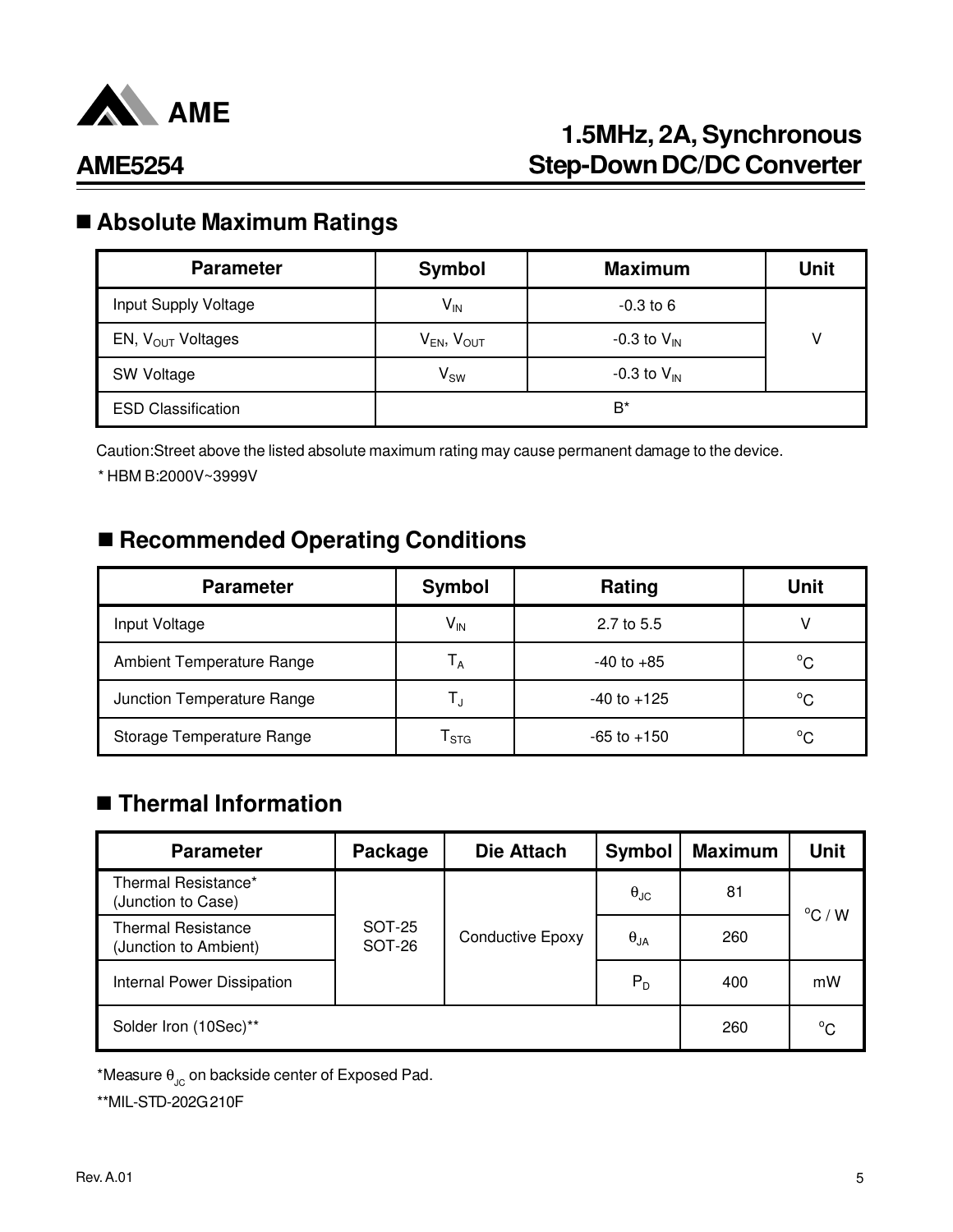

# **1.5MHz, 2A, Synchronous Step-Down DC/DC Converter**

### **AME5254**

# n **Electrical Specifications**

| <b>Parameter</b>                            | Symbol                    | <b>Test Condition</b>                                                                   | Min            | <b>Typ</b> | <b>Max</b>     | <b>Units</b>  |
|---------------------------------------------|---------------------------|-----------------------------------------------------------------------------------------|----------------|------------|----------------|---------------|
| Input Voltage Range                         | $V_{IN}$                  | Adjustable output range                                                                 | 2.7            |            | 5.5            | V             |
| Quiescent Current                           | $I_{\rm Q}$               | No load                                                                                 |                | 45         | 90             | μA            |
| Shutdown Current                            | $I_{SD}$                  | $V_{EN} = 0V$                                                                           |                |            | 1              | μA            |
|                                             |                           | $V_{IN}$ Rising                                                                         |                | 2.5        | 2.7            | V             |
| <b>UVLO Threshold</b>                       | <b>V<sub>UVLO</sub></b>   | <b>Hysteresis</b>                                                                       |                | 200        |                | mV            |
|                                             |                           | $V_{IN}$ Falling                                                                        | $\overline{c}$ | 2.3        |                | V             |
| Regulated Feedback Voltage                  | $V_{FB}$                  | No Load                                                                                 | 0.588          | 0.6        | 0.612          | V             |
| FB Input Bias Current                       | $I_{FB}$                  | $V_{OUT} = 1V$                                                                          |                |            | 200            | nA            |
| <b>Regulated Output Voltage</b><br>Accuracy | $V_{OUT}$                 | $I_{\text{OUT}} = 0$ to 2A,<br>$V_{\text{IN}}$ = 2.7 to 5.5V<br>$T_A = -40$ °C to 85 °C | -3             |            | 3              | $\%$          |
| Output Voltage Range                        | $V_{OUT}$                 |                                                                                         | $V_{FB}$       |            | $V_{IN}$       | V             |
| <b>Current Limit</b>                        | $I_{LIM}$                 |                                                                                         | 3              |            |                | A             |
| Output Voltage Line<br>Regulation           | <b>LNR</b>                | $V_{IN} = 2.7V$ to 5.5V,<br>$I_{OUT} = 100mA$                                           |                | 0.3        | 3              | %V            |
| Output Voltage Load<br>Regulation           | <b>LDR</b>                | $I_{OUT} = 1mA$ to 2A                                                                   | $-2$           |            | $\overline{c}$ | $\%$          |
| <b>Oscillator Frequency</b>                 | $f_{\rm OSC}$             | $V_{IN} = 3.6V$ , $I_{OUT} = 100mA$                                                     | 1.2            | 1.5        | 1.8            | <b>MHz</b>    |
| RDS(ON) of P-Channel<br><b>MOSFET</b>       | $R_{DS(ON)_P}$            | $I_{DS} = 100mA$                                                                        |                | 0.13       | 0.15           | Ω             |
| RDS(ON) of N-Channel<br><b>MOSFET</b>       | $R_{DS(ON)\_N}$           | $I_{DS} = 100mA$                                                                        |                | 0.08       | 0.10           | Ω             |
| SW Leakage Current                          | $I_{LSW}$                 | $V_{\text{BOOT}}$ -GND=30V,<br>$V_{PHASE} = 25V, V_{PVCC}$                              |                | ±0.1       | ±1             | μA            |
| EN High-Level Input Voltage                 | $V_{EN_H}$                |                                                                                         | 1              |            |                | v             |
| EN Low-Level Input Voltage                  | $V_{EN\_L}$               |                                                                                         |                |            | 0.80           | V             |
| <b>EN Leakage Current</b>                   | $I_{EN}$                  |                                                                                         | $-0.01$        |            | 0.01           | μA            |
| Start up Time                               | $T_S$                     | From Enable to Output<br>Regulation                                                     |                | 500        | 650            | μS            |
| Over Temperature Protection                 | $\mathsf{T}_{\text{OTP}}$ |                                                                                         |                | 150        |                | $\mathcal{C}$ |
| <b>OTP Hysteresis</b>                       | $T_{\text{OTH}}$          |                                                                                         |                | 30         |                | $\mathcal{C}$ |
| Maximum Duty Cycle                          | <b>I</b> SHORT            |                                                                                         |                | 100        |                | $\%$          |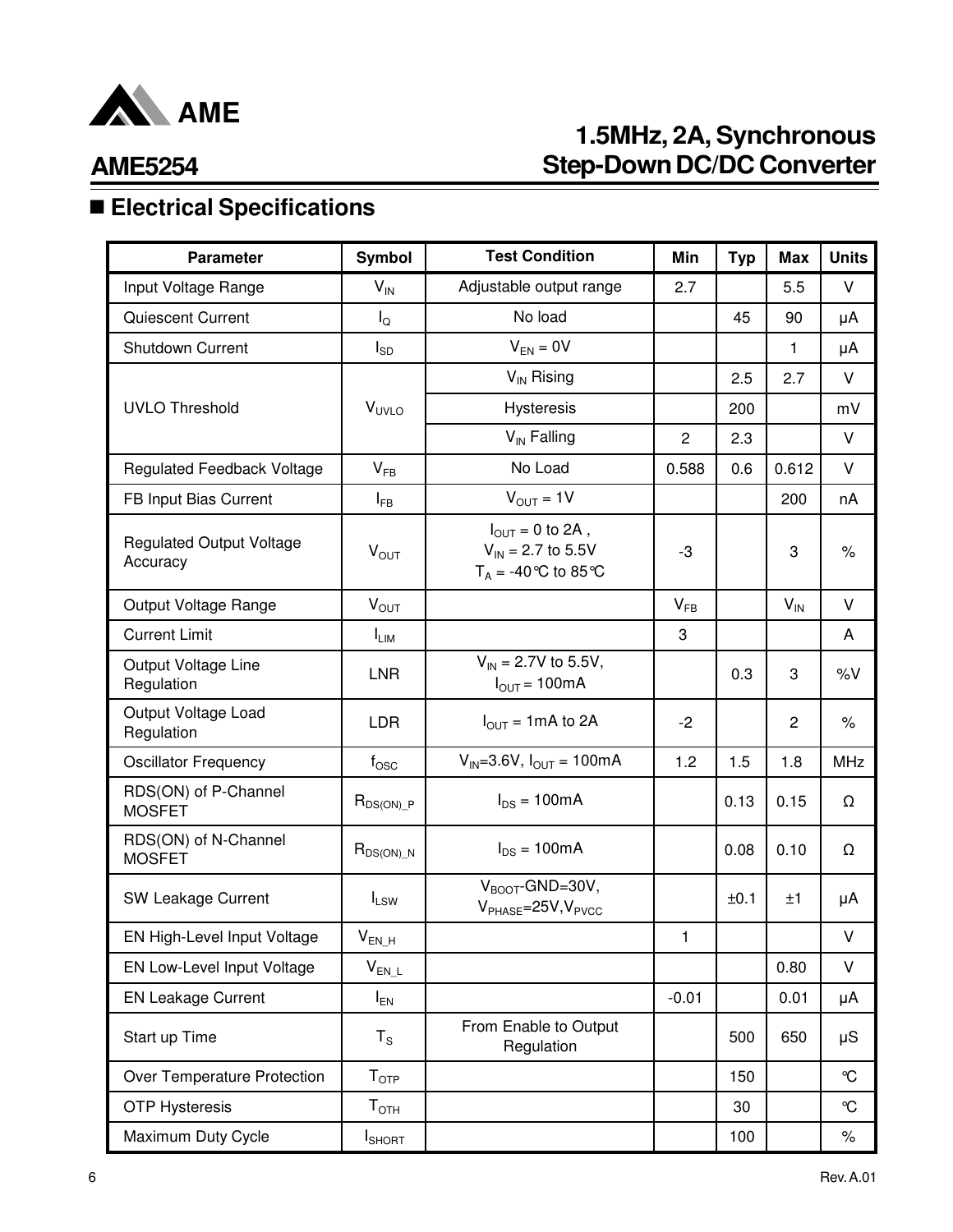

#### ■ Detailed Description

#### **Current Mode PWM Control**

Slope compensated current mode PWM control provides stable switching and cycle-by-cycle current limit for excellent load and line responses and protection of the internal main switch(P-Channel MOSFET) and synchronous rectifier (N-Channel MOSFET). During normal operation, the internal P-Channel MOSFET is turned on for a certain time to ramp the inductor current at each rising edge of the internal oscillator, and switched off when the peak inductor current is above the error voltage. The current comparator,  $I_{\text{COMP}}$ , limits the peak inductor current. When the main switch is off, the synchronous rectifier will be turned on immediately and stay on until either the inductor current starts to reverse, as indicated by the current reversal comparator,  $I_{\text{ZERO}}$ , or the beginning of the next clock cycle. The  $O_{V\cap F}$  comparator controls output transient overshoots by turning the main switch off and keeping it off until the fault is no longer present.

#### **Power Saving Mode Operation**

At very light loads, the AME5254 automatically enters Power Saving Mode. In power saving mode at light load, a control circuit puts most of the circuit into sleep in order to reduce quiescent current and improve efficiency at light load. When the output voltage drops to certain threshold, the control circuit turns back on the oscillator and the PWM control loop, boosting output backup. When an upper threshold is reached, the control circuit again puts most of circuit into sleep, reducing quiescent current. During Power Saving Mode operation, the converter positions the output voltage slightly higher than the nominal output voltage during PWM operation, allowing additional headroom for voltage drop during a load transient from light to heavy load. While the power saving mode improves light load efficiency, however, with the turning on and off, the noise or ripple voltage is larger than that in the PWM Mode.

### **1.5MHz, 2A, Synchronous Step-Down DC/DC Converter**

#### **Dropout Operation**

As the input supply voltage decreases to a value approaching the output voltage, the duty cycle increases toward the maximum on-time. Further reduction of the supply voltage forces the main switch to remain on for more than one cycle until it reaches 100% duty cycle. The output voltage will then be determined by the input voltage minus the voltage drop across the P-Channel MOSFET and the inductor.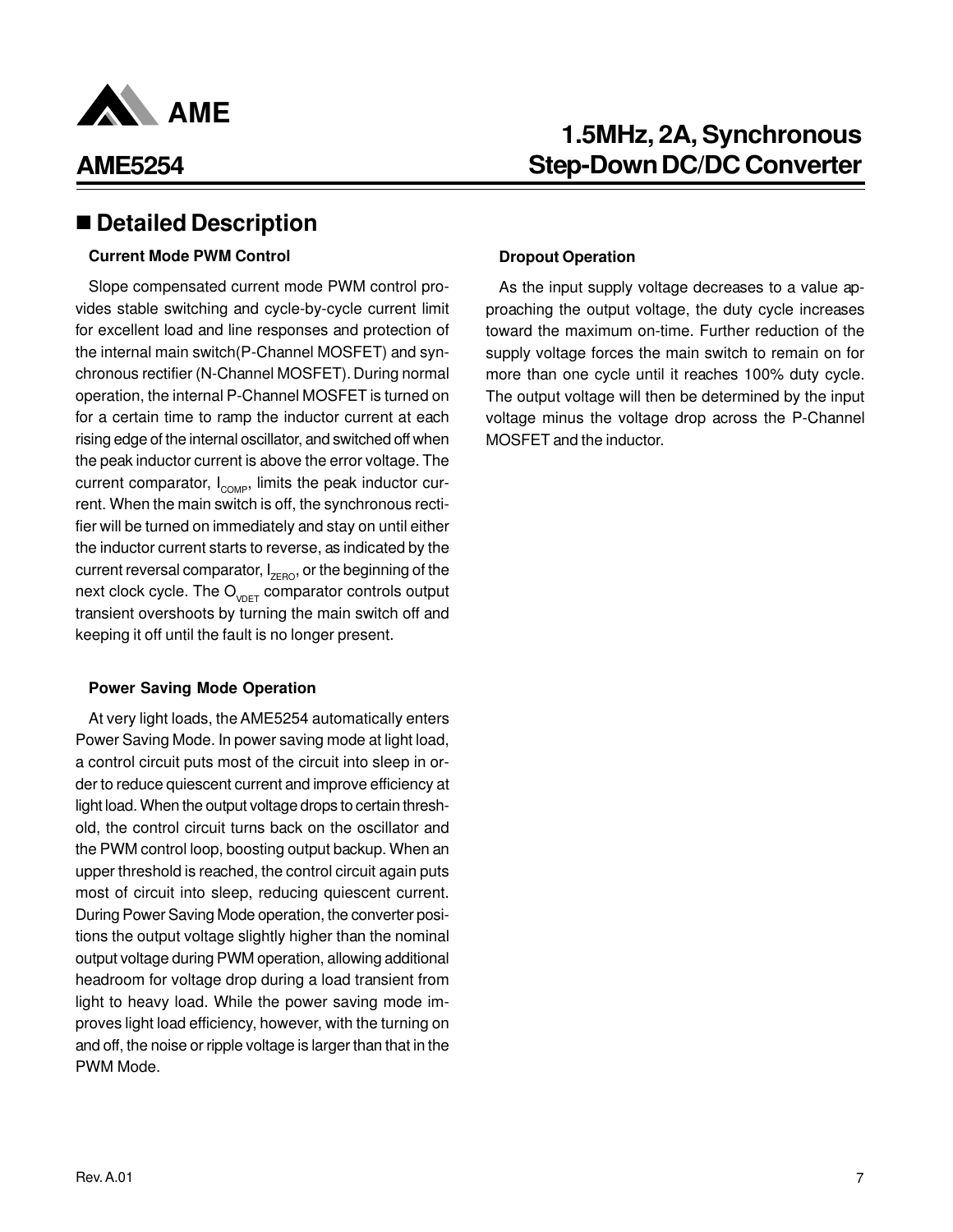

#### ■ Application Information

#### **Inductor Selection**

For a given input and output voltage, the inductor value and operating frequency determine the ripple current. The ripple current DIL increases with higher  $V_{\text{IN}}$  and decreases with higher inductance.

$$
\Delta I_L = \frac{1}{(f)(L)} V_{OUT} \left( 1 - \frac{V_{OUT}}{V_{IN}} \right)
$$

A reasonable starting point for setting ripple current is ∆I<sub>L</sub>. The DC current rating of the inductor should be at least equal to the maximum load current plus half the ripple current to prevent core saturation. For better efficiency, choose a low DC-resistance inductor.

#### $C_{\text{IN}}$  and  $C_{\text{OUT}}$  Selection

The input capacitance,  $C_{\text{IN}}$  is needed to filter the trapezoidal current at the source of the top MOSFET. To prevent large voltage transients, a low ESR input capacitorsized for the maximum RMS current must be used. The maximum RMS capacitor current is given by:

$$
I_{\rm RMS}=I_{\rm OUT(MAX)}\frac{V_{\rm OUT}}{V_{\rm IN}}\sqrt{\frac{V_{\rm IN}}{V_{\rm OUT}}-1}
$$

This formula has a maximum at  $V_{\text{N}}=2V_{\text{OUT}}$ , where  $I_{\rm RMS}$ = $I_{\rm OUT}/2$ . This simple worst-case condition is commonly used for design because even significant deviations do not offer much relief. Note that the capacitor manufacturer ripple current ratings are often based on 2000 hours of life. This makes it advisable to further derate the capacitor, or choose a capacitor rated at a higher temperature than required.

The selection of  $C_{OUT}$  is determined by the effective series resistance(ESR) that is required to minimize voltage ripple and load step transients. The output ripple,  $V<sub>OUT</sub>$ , is determined by:

$$
\Delta V_{OUT} \cong \Delta I_L \left( ESR + \frac{1}{8 f C_{OUT}} \right)
$$

### **1.5MHz, 2A, Synchronous Step-Down DC/DC Converter**

#### **Using Ceramic Input and Output Capacitors**

Higher values, lower cost ceramic capacitors are now becoming available in smaller case sizes. Their high ripple current, high voltage rating and low ESR make them ideal for switching regulator applications. However, care must be taken when these capacitors are used at the input and output. When a ceramic capacitor is used at the input and the power is supplied by a wall adapter through long wires, a load step at the output can induce ringing at the input,  $V_{\text{in}}$ . At best, this ringing can couple to the output and be mistaken as loop instability. At worst, a sudden inrush of current through the long wires can potentially cause a voltage spike at  $V_{\text{IN}}$  large enough to damage the part.

#### **Output Voltage Programming**

The output voltage is set by an external resistive divider according to the following equation :

$$
V_{OUT} = V_{REF} \times \left(1 + \frac{R_1}{R_2}\right)
$$

Where  $V_{REF}$  equals to 0.6V typical. The resistive divider allows the FB pin to sense a fraction of the output voltage as shown in Figure 3.



**Figure 3: Setting the AME5254 Output Voltage**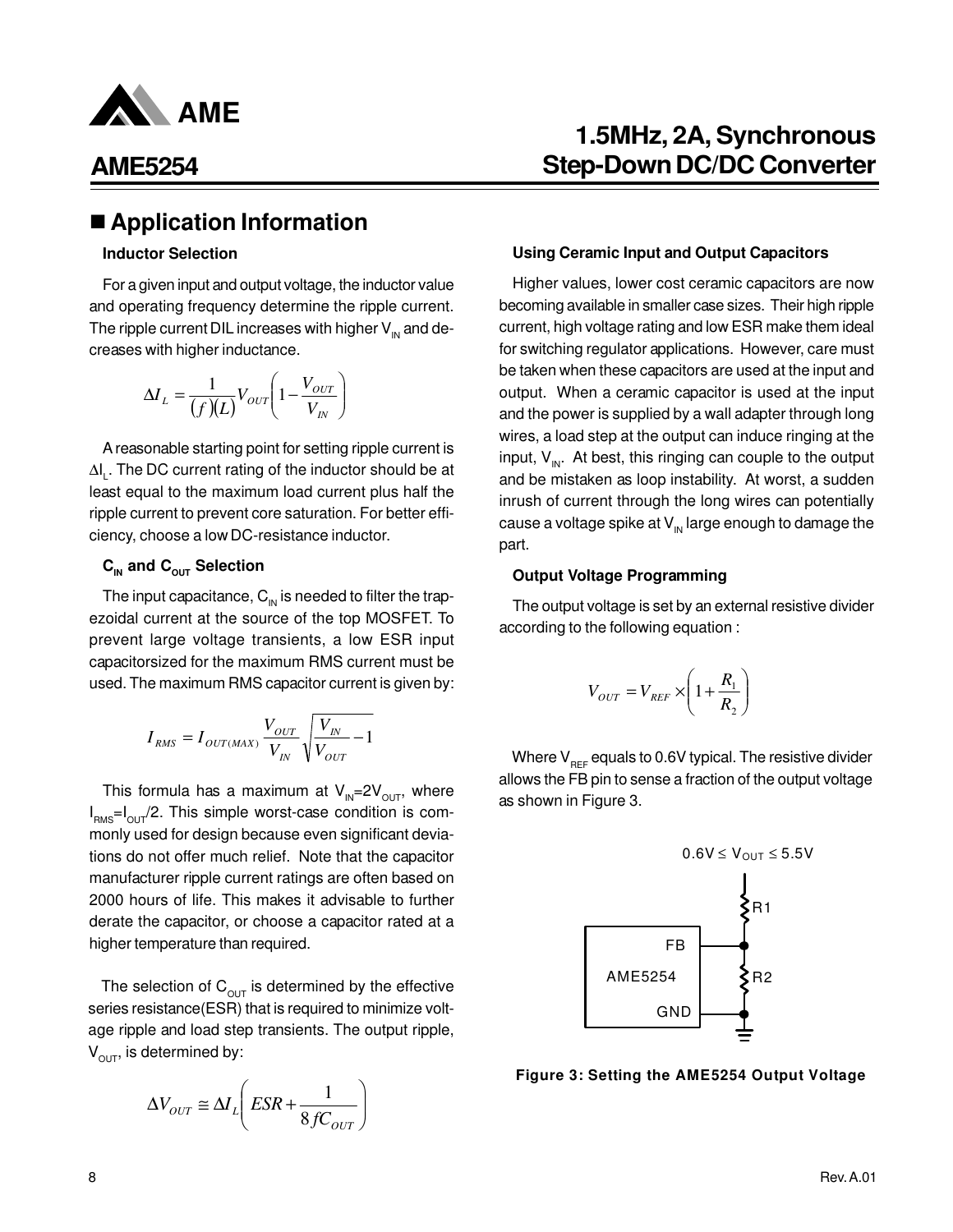

# **1.5MHz, 2A, Synchronous Step-Down DC/DC Converter**

### ■ Application Information

#### **Over-Temperature Protection**

Thermal protection completely disables switching when internal dissipation becomes excessive. The junction over-temperature threshold is 150°C with 30°C of hysteresis. Once an over-temperature or overcurrent fault conditions is removed, the output voltage automatically recovers.

Where PD is the power dissipated by the regulator and  $\theta_{\mathsf{JA}}$  is the thermal resistance from the junction of the die to the ambient temperature.











#### **Figure 6: 2.5V Step-Down Regulator** C<sub>rwD</sub>: 22pF~220pF



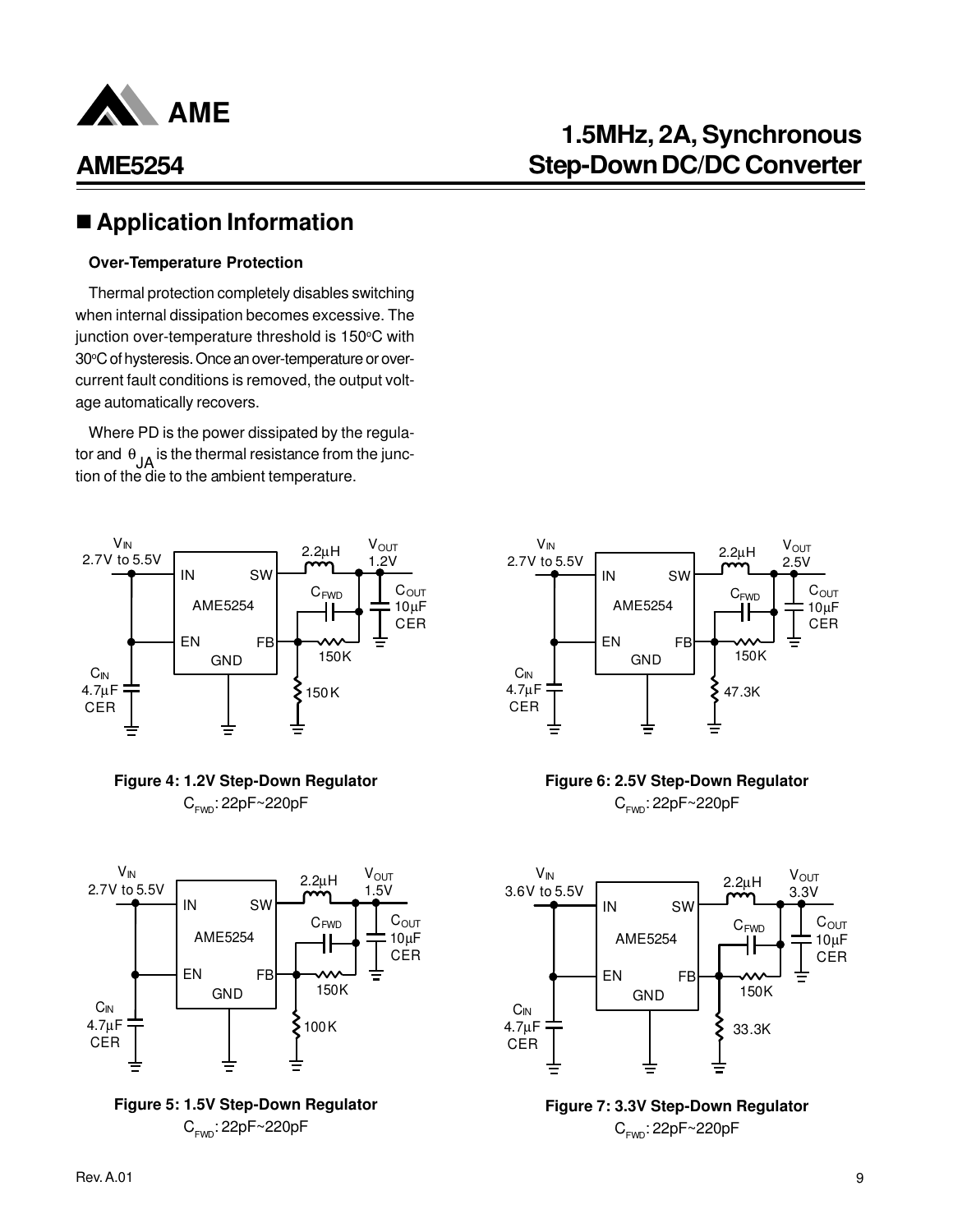

# **1.5MHz, 2A, Synchronous Step-Down DC/DC Converter**

#### **PC Board Layout Checklist**

When laying out the printed circuit board, the following checklist should be used to ensure proper operation of the AME5254. These items are also illustrated graphically in Figure 8. Check the following in your layout:

- 1. The power traces, consisting of the GND trace, the SW trace and the  $V_{\text{in}}$  trace should be kept short, direct and wide.
- 2. Does the  $V_{FB}$  pin connect directly to the feedback resistors? The resistive divider R2/R1 must be connected between the  $(+)$  plate of  $C_{\text{OUT}}$  and ground.
- 3. Does the  $(+)$  plate of CIN connect to  $V_{in}$  as closely as possible? This capacitor provides the AC current to the internal power MOSFETs.
- 4. Keep the switching node, SW, away from the sensitive  $V_{FB}$  node.
- 5. Keep the (-) plates of  $C_{\text{IN}}$  and  $C_{\text{OUT}}$  as close as possible.



CFWD: 22pF~220pF



Figure 8 : AME5254 Adjustable Voltage Regulator Layout Diagram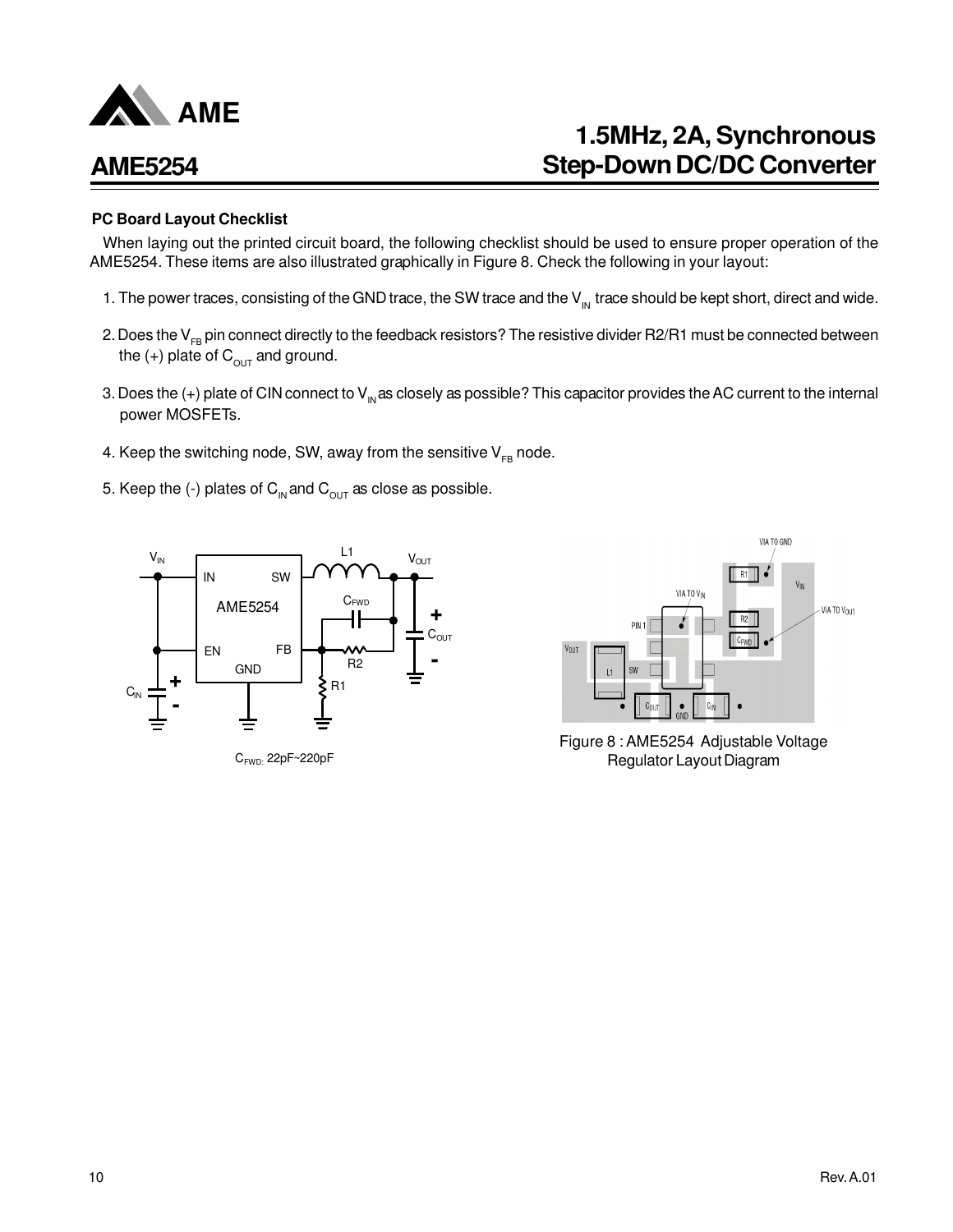

#### ■ Characterization Curve







#### **Efficiency vs. Output Current Efficiency vs. Output Current**

**1.5MHz, 2A, Synchronous**

**Step-Down DC/DC Converter**



**Efficiency vs. Output Current Efficiency vs. Output Current**



**Efficiency vs. Output Current Efficiency vs. Output Current**

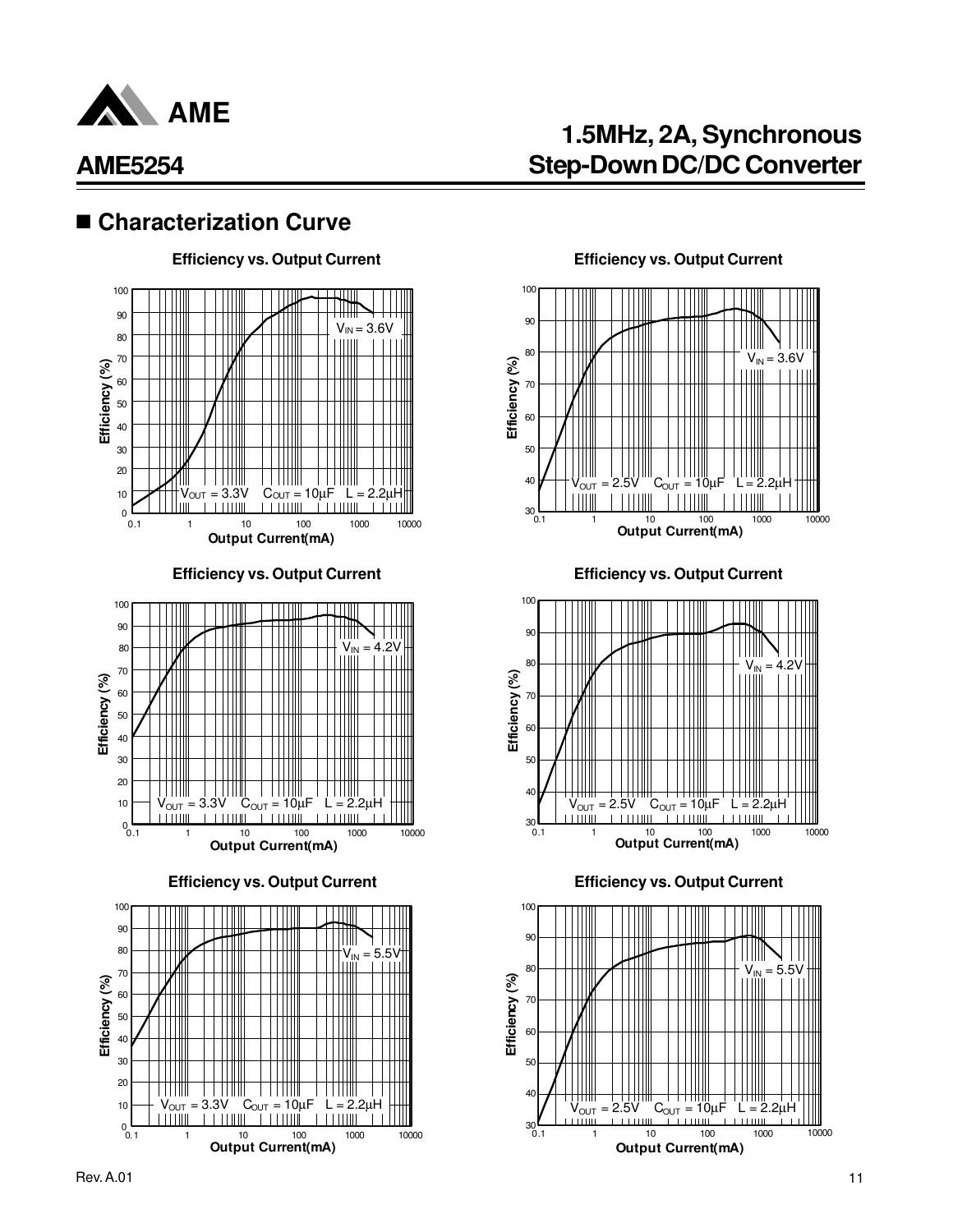

#### ■ Characterization Curve





**Current Limit vs. Temperature Current Limit vs. Temperature**



**1.5MHz, 2A, Synchronous Step-Down DC/DC Converter**



**Frequency vs. Supply Voltage Community Current Current Current** 



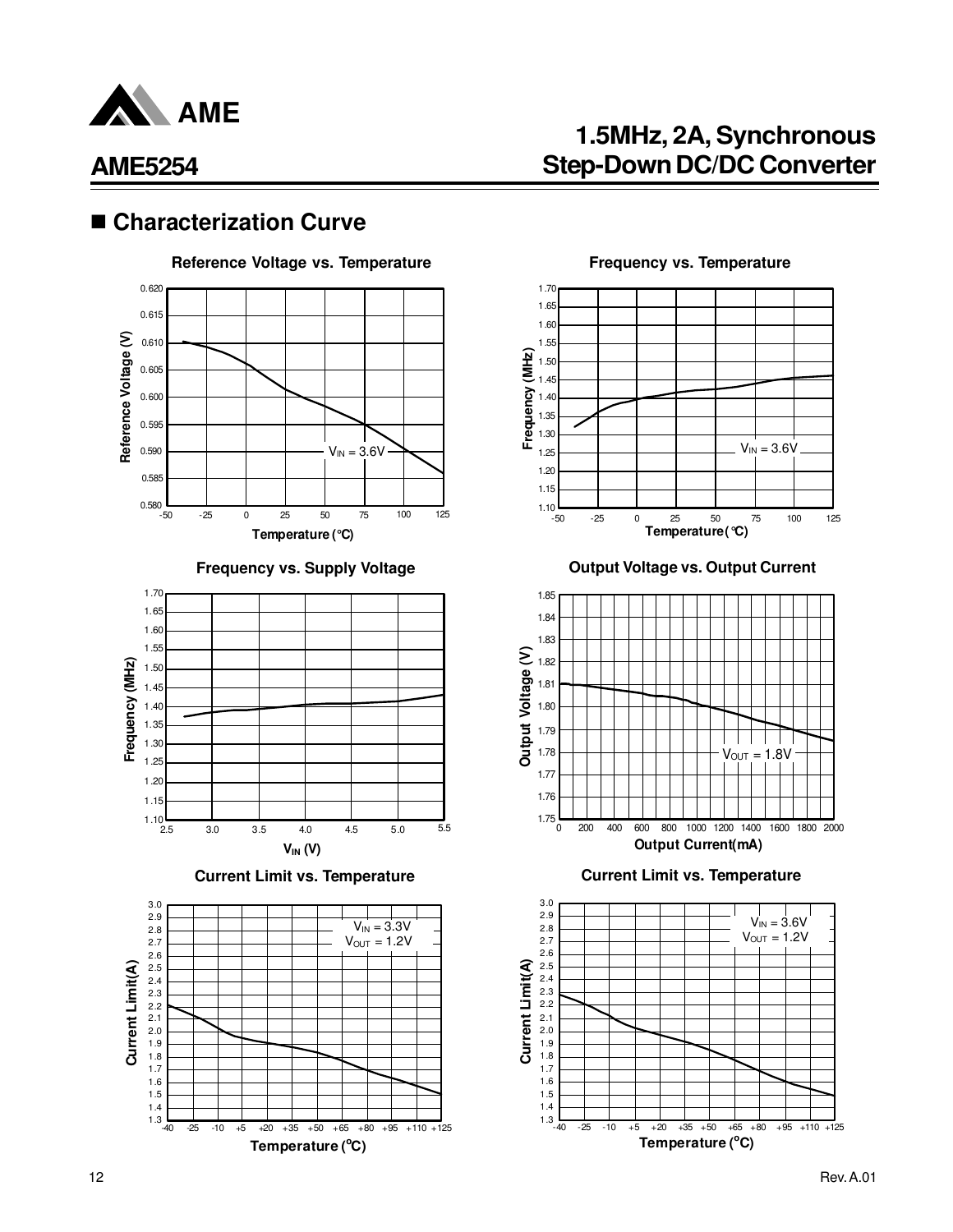

# **1.5MHz, 2A, Synchronous Step-Down DC/DC Converter**

### ■ Characterization Curve



 $V_{IN} = 3.6V$  $V_{\text{OUT}}^{^{114}} = 1.8V$  $I_{\text{OUT}}^{\text{OUT}} = 0A \sim 2A \sim 0A$ 1)  $V_{OUT} = 200$ mV/div 2)  $I_{OUT} = 1$  A/div





#### **Load Step Load Step**



 $V_{IN} = 3.6V$  $V_{OUT}^{'''} = 1.8V$  $I_{\text{OUT}} = 0.2A - 2A - 0.2A$ 1)  $V_{OUT} = 200$ mV/div 2)  $I_{OUT} = 1A/div$ 



 $V_{IN} = 3.6V$  $V_{OUT}^{IN} = 1.8V$  $I_{OUT} = 2A$ 1) EN=2V/div 2)  $V_{OUT} = 2V/div$ 3) IL=1A/div

#### **Power Off from EN**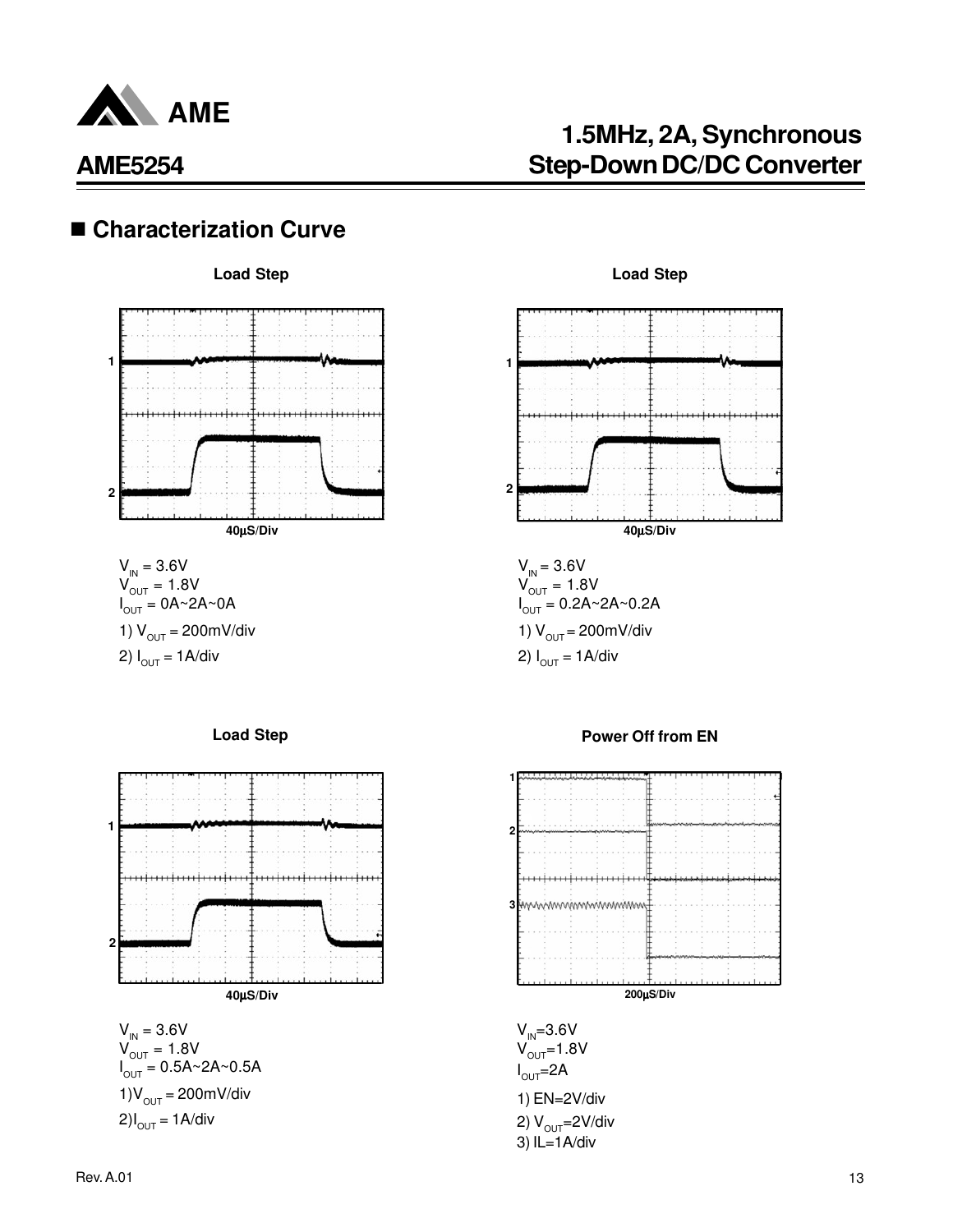

# **1.5MHz, 2A, Synchronous Step-Down DC/DC Converter**

## n **Tape and Reel Dimension**

**SOT-25**



**Carrier Tape, Number of Components Per Reel and Reel Size**

| Package | <b>Carrier Width (W)</b> | Pitch (P)        | Pitch (P0)       | <b>Part Per Full Reel</b> | <b>Reel Size</b> |
|---------|--------------------------|------------------|------------------|---------------------------|------------------|
| SOT-25  | $8.0 \pm 0.1$ mm         | $4.0 \pm 0.1$ mm | $4.0{\pm}0.1$ mm | 3000pcs                   | $180±1$ mm       |

**SOT-26**



**Carrier Tape, Number of Components Per Reel and Reel Size**

| Package | <b>Carrier Width (W)</b> | Pitch (P)        | Pitch (P0)       | <b>Part Per Full Reel</b> | <b>Reel Size</b> |
|---------|--------------------------|------------------|------------------|---------------------------|------------------|
| SOT-26  | $8.0 \pm 0.1$ mm         | $4.0{\pm}0.1$ mm | $4.0{\pm}0.1$ mm | 3000pcs                   | $180±1$ mm       |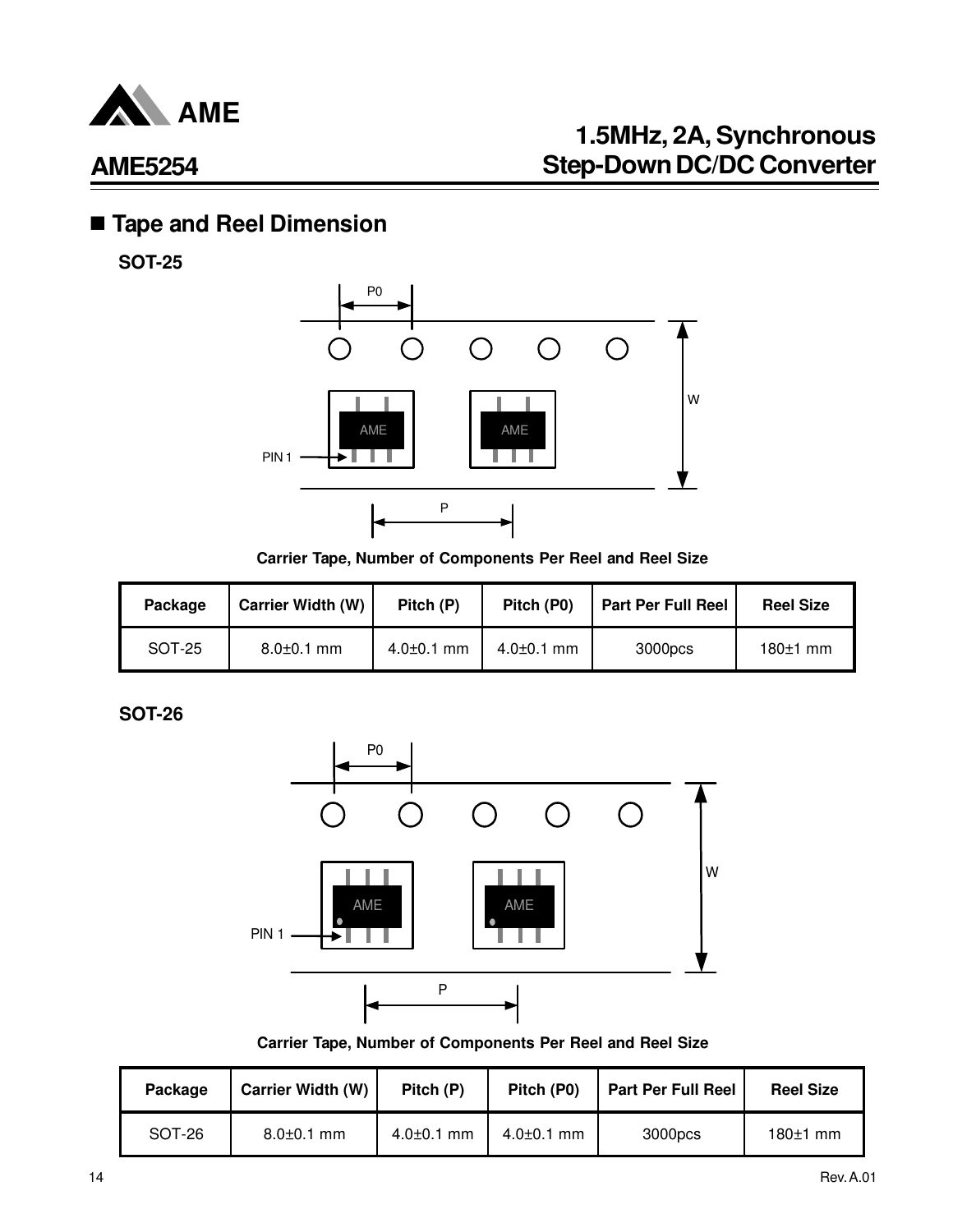

# **1.5MHz, 2A, Synchronous Step-Down DC/DC Converter**

# ■ Package Dimension (Contd.)

#### **SOT-25**





| <b>SYMBOLS</b> |             | <b>MILLIMETERS</b> | <b>INCHES</b> |              |  |
|----------------|-------------|--------------------|---------------|--------------|--|
|                | MIN         | MAX                | MIN           | MAX          |  |
| A              | 0.90        | 1.30               | 0.0354        | 0.0512       |  |
| $A_1$          | 0.00        | 0.15               | 0.0000        | 0.0059       |  |
| b              | 0.30        | 0.55               | 0.0118        | 0.0217       |  |
| D              | 2.70        | 3.10               | 0.1063        | 0.1220       |  |
| E              | 1.40        | 1.80               | 0.0551        | 0.0709       |  |
| е              |             | <b>1.90 BSC</b>    | 0.0748 BSC    |              |  |
| Н              | 2.60        | 3.00               | 0.1024        | 0.1181       |  |
| L              | 0.37 BSC    |                    | 0.0146 BSC    |              |  |
| θ1             | $0^{\circ}$ | $10^{\circ}$       | $0^\circ$     | $10^{\circ}$ |  |
| S <sub>1</sub> | 0.95 BSC    |                    |               | 0.0374 BSC   |  |

**Front View** হ b A

# ■ Lead Pattern



Note:

1. Lead pattern unit description:

 BSC: Basic. Represents theoretical exact dimension or dimension target.

2. Dimensions in Millimeters.

3. General tolerance  $\pm 0.05$ mm unless otherwise specified.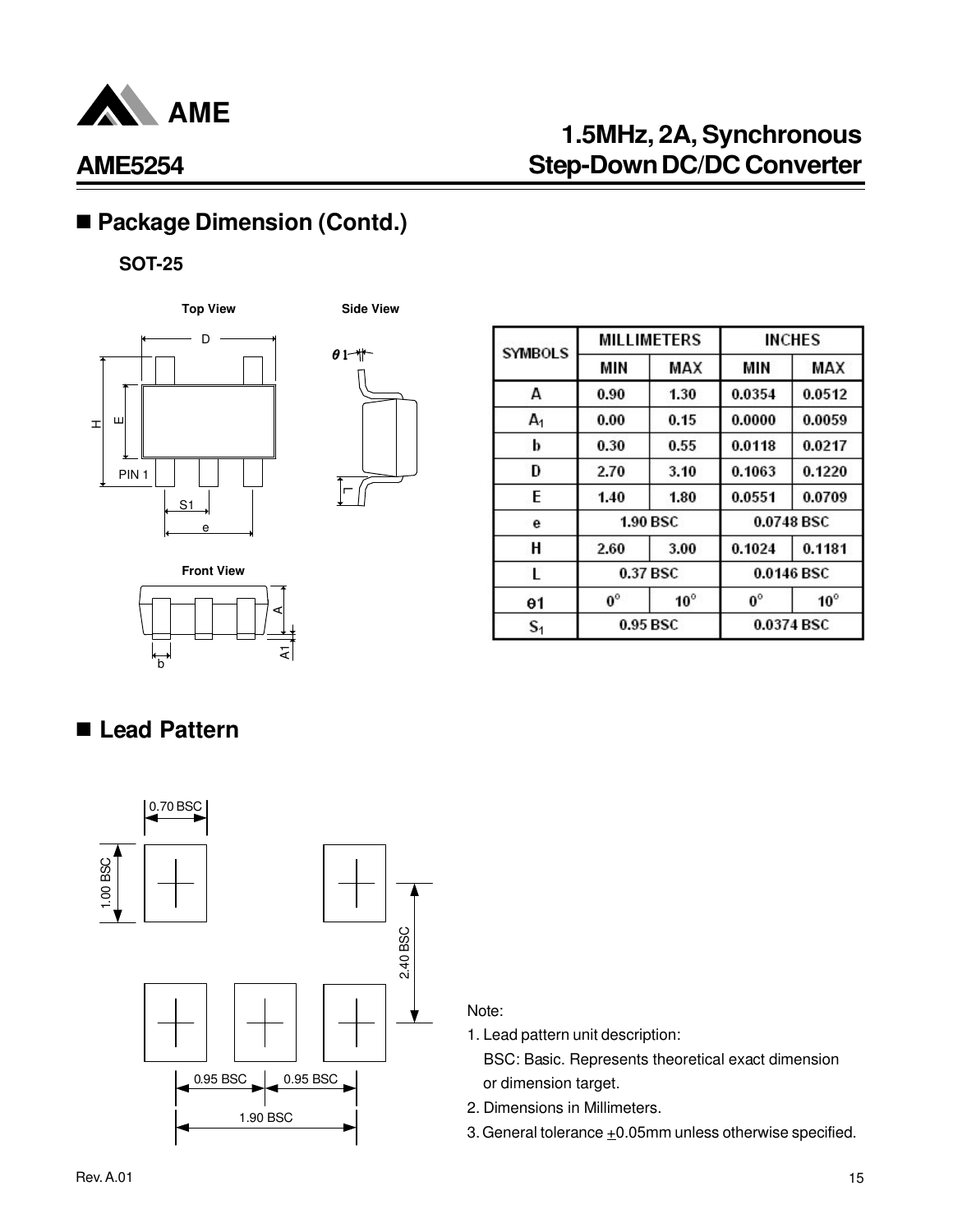

# **1.5MHz, 2A, Synchronous Step-Down DC/DC Converter**

# n **Package Dimension**

#### **SOT-26**



**Side View**

 $\theta$ 1

 $\theta$ 1-#





| <b>SYMBOLS</b> | <b>MILLIMETERS</b> |              |             | <b>INCHES</b> |
|----------------|--------------------|--------------|-------------|---------------|
|                | <b>MIN</b>         | MAX          | MIN         | MAX           |
| А              | 0.90               | 1.30         | 0.0354      | 0.0512        |
| $A_1$          | 0.00               | 0.15         | 0.0000      | 0.0059        |
| b              | 0.30               | 0.55         | 0.0118      | 0.0217        |
| D              | 2.70               | 3.10         | 0.1063      | 0.1220        |
| E              | 1.40               | 1.80         | 0.0551      | 0.0709        |
| е              | 1.90 BSC           |              | 0.075 BSC   |               |
| H              | 2.60               | 3.00         | 0.1024      | 0.1181        |
|                | 0.37 BSC           |              |             | $0.015$ BSC   |
| θ1             | $0^{\circ}$        | $10^{\circ}$ | $0^{\circ}$ | $10^{\circ}$  |
| $S_1$          | 0.95 BSC           |              |             | 0.037 BSC     |